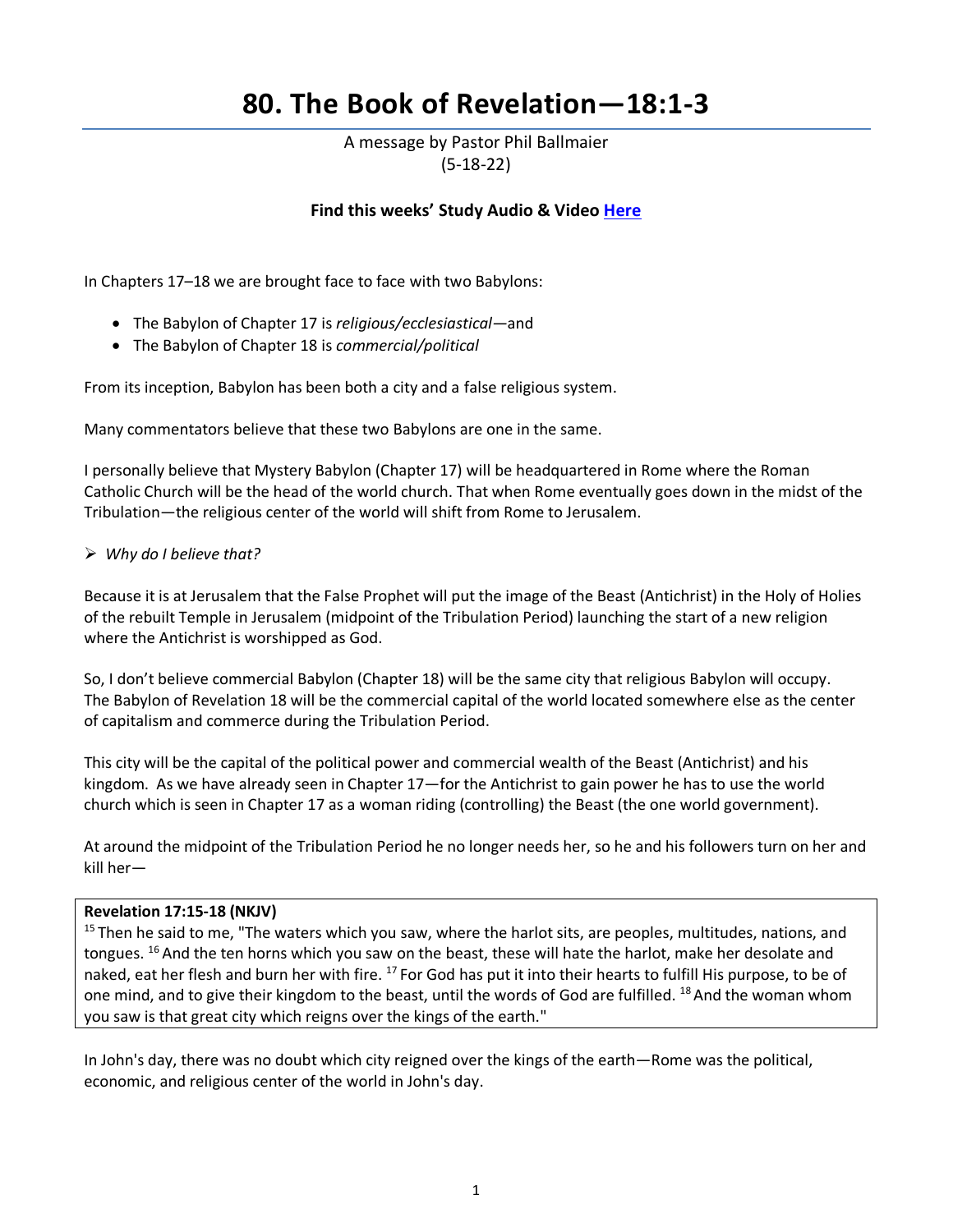So *religious* Babylon will be destroyed around the midpoint of the Tribulation Period—whereas *political*/ *commercial* Babylon will be destroyed just prior to the return of Jesus Christ to establish His Kingdom.

## **Revelation 18:1 (NKJV)**

**1 After these things…**['meta tauta'—something new is being introduced—a new vision]

After the things of Chapter 17—or after the woman (world church) is destroyed by the Antichrist as he establishes his own religious system *combining* the political and religious systems of Babylon into one (which God destroys in ch.18 at the end of the Great Tribulation).

**Revelation 18:1 (NKJV) 1 After these things I saw another angel coming down from heaven, having great authority, and the earth was illuminated with his glory.** 

Some view this angel as Jesus—but the use of *allos* (another of the same kind) instead of *heteros* (another of a different kind) indicates that this is an angel of the same type as the one in Revelation 17:1. In fact, he may be the angel who had earlier predicted Babylon's downfall—

## **Revelation 14:8 (NKJV)**

<sup>8</sup> And another angel followed, saying, "Babylon is fallen, is fallen, that great city, because she has made all nations drink of the wine of the wrath of her fornication."

The fact that the earth was illuminated with his glory is significant because, ever since the Fifth Bowl Judgment (16:10) was poured out—the earth has been in darkness.

## **Revelation 18:2 (NKJV)**

**2 And he cried mightily with a loud voice, saying, "Babylon the great is fallen, is fallen, and has become a dwelling place of demons, a prison for every foul spirit, and a cage for every unclean and hated bird!** 

The repetition—**"Is fallen, is fallen"** speaks of finality—but could include the idea that *two* things have fallen.

The first **"Is fallen"** speaks of *religious* Babylon, whereas the second **"Is fallen"** speaks of the fall of *commercial* Babylon.

Now, we need to stop and ask the question that commentators and scholars have debated for centuries—

Is this *'Babylon'* the literal city of Babylon or some other city that is allegorically being referred to as Babylon?

God sometimes does this—He called Jerusalem *"Sodom and Egypt"* in Revelation 11:8. Many commentators and scholars believe that ancient Babylon that once sat on the Euphrates River is going to be rebuilt in the last days—why?

Because many of the Old Testament prophecies about the destruction of Babylon tell us that God is going to totally destroy the city and turn it into a smoldering heap of rubble.

Isaiah tells us it will happen in the *'Day of the Lord'* (Great Tribulation Period).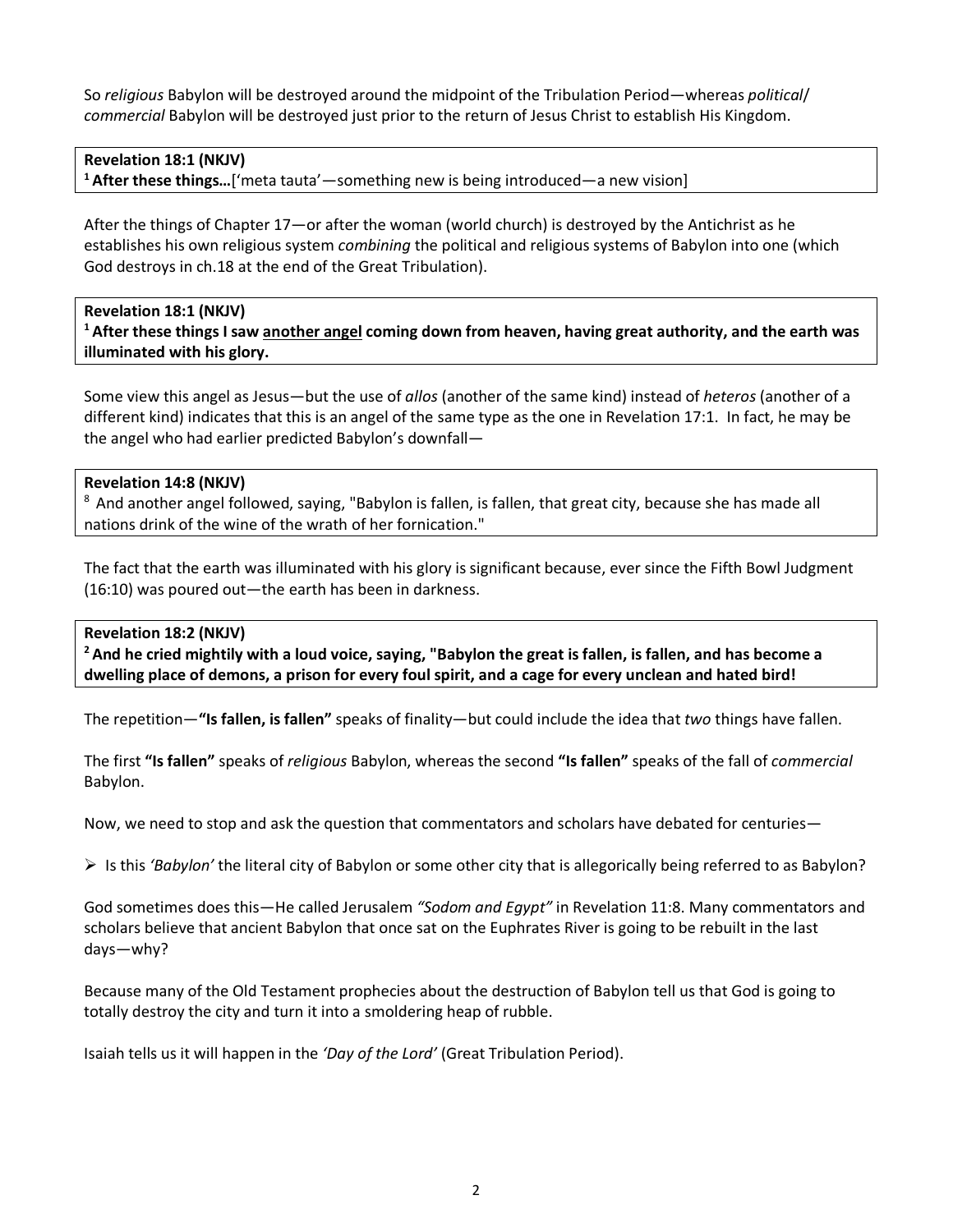## **Isaiah 13:19-20 (NKJV)**

 $19$  And Babylon, the glory of kingdoms, The beauty of the Chaldeans' pride, Will be as when God overthrew Sodom and Gomorrah [i.e., 'fiery judgments]. <sup>20</sup> It will never be inhabited, Nor will it be settled from generation to generation; Nor will the Arabian pitch tents there, Nor will the shepherds make their sheepfolds there.

## **Jeremiah 51:24-26 (NKJV)**

<sup>24</sup> "And I will repay Babylon And all the inhabitants of Chaldea For all the evil they have done In Zion in your sight," says the Lord. 25 "Behold, I *am* against you, O destroying mountain, Who destroys all the earth," says the Lord. "And I will stretch out My hand against you, Roll you down from the rocks, And make you a burnt mountain. 26 They shall not take from you a stone for a corner Nor a stone for a foundation, But you shall be desolate forever," says the Lord.

## **Jeremiah 51:61-64 (NKJV)**

 $61$  And Jeremiah said to Seraiah, "When you arrive in Babylon and see it, and read all these words,  $62$  then you shall say, 'O Lord, You have spoken against this place to cut it off, so that none shall remain in it, neither man nor beast, but it shall be desolate forever.' 63 Now it shall be, when you have finished reading this book, *that* you shall tie a stone to it and throw it out into the Euphrates. <sup>64</sup> Then you shall say, 'Thus Babylon shall sink and not rise from the catastrophe that I will bring upon her. And they shall be weary.' " Thus far *are* the words of Jeremiah.

Yet when ancient Babylon fell in 539 BC, it was sacked by the Medes and Persians—but not destroyed. When the Greeks conquered the area 200 years later—Alexander the Great used the city of Babylon for his headquarters and capital for a while. In fact, historians tell us that the city continued in some form up until 1000 A.D.

 $\triangleright$  So, what happened to it you ask?

It simply ceased to exist through *attrition* but not utter *destruction*. So, the prophecies of its being turned into a smoldering heap of rubble have never been fulfilled. This means that Babylon needs to be rebuilt before it can be destroyed during the Day of the Lord judgments just prior to Jesus' return.

Many laugh at the idea that ancient Babylon will be rebuilt (like they laughed at the prophesies that Israel would become a nation again), but—Henry Morris noted:

 *"The site of modern Babylon is strategically located at the crossroads of Asia, Europe, and Africa and is not far from the Persian Gulf. It is also near the world's richest oil fields and has a virtually unlimited water supply from the Euphrates. Those considerations led the famed historian Arnold Toynbee to proclaim that Babylon would be an ideal site for an important political and cultural center"* (Morris, *Revelation Record,* 349).

#### Chuck Missler—

 *"Many believe the language in Revelation 18 is talking about the city of Rome which is being called 'Babylon'. And yet when you do your homework on Isaiah 13-14 and Jeremiah 50-51 you're going to discover several things. When you study Isaiah 13-14, Jeremiah 50-51 as well as Revelation 18 you'll see that many nations are going to attack this Babylon. You'll discover from the passages in Isaiah and Jeremiah that Israel is in the land and are forgiven meaning it is in the end times. It also tells us that Babylon will be located on the Euphrates River—the pride of the Chaldeans! That doesn't sound like Rome. But most interestingly is in Isaiah 13 and Jeremiah 50 it tells us that Babylon is going to be destroyed like Sodom and Gomorrah. Has the city of Babylon ever been destroyed like Sodom and Gomorrah? NO! Also, in the Isaiah and Jeremiah passages it says that once Babylon is destroyed it will never be inhabited again and the bricks and other building materials will never be reused. And*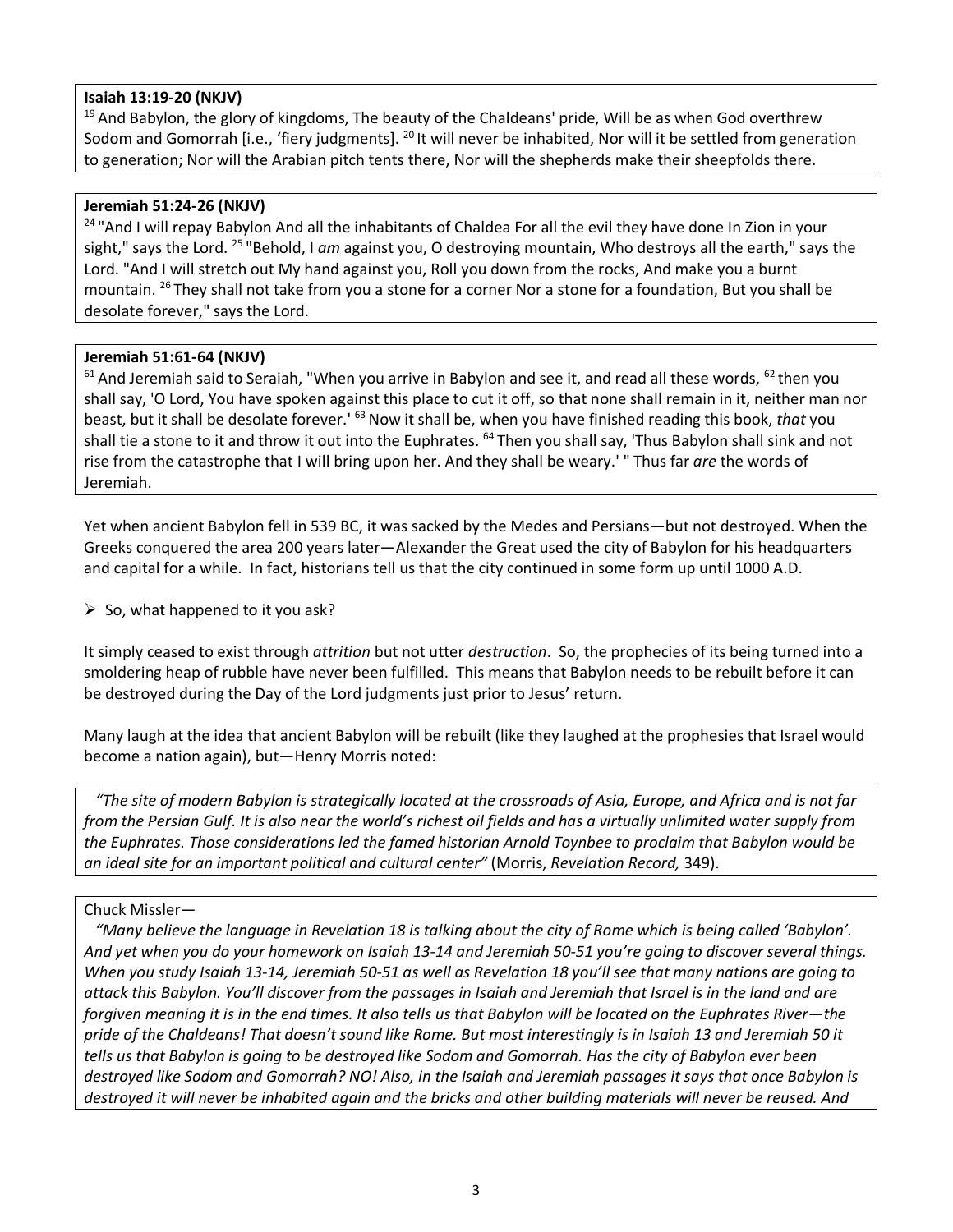*yet today Babylon in Iraq is being rebuilt (Saddam Hussein started rebuilding the city but never finished it) telling us that these prophecies in Isaiah and Jeremiah have yet to be fulfilled. The literal city of Babylon on the banks of the Euphrates River has never been destroyed like Sodom and Gomorrah. The destruction of Babylon as prophesied in Isaiah and Jeremiah says its destruction will happen in the Day of the Lord—the period that corresponds to the second half of the Tribulation Period known as 'great tribulation'."* 

Therefore, I believe it is likely that before Rome is destroyed the Antichrist will rebuild the ancient city of Babylon during the first half of the Tribulation Period.

## **Revelation 18:2 (NKJV)**

2 And he cried mightily with a loud voice, saying, **"Babylon the great is fallen, is fallen, and has become a dwelling place of demons, a prison for every foul spirit, and a cage for every unclean and hated bird!** 

Some have suggested that Babylon will be the place where evil spirits are imprisoned during the Millennial Kingdom—or possibly where an opening to a shaft is located that leads down to the abysos (bottomless pit).

## **Revelation 9:13-15 (NKJV)**

<sup>13</sup> Then the sixth angel sounded: And I heard a voice from the four horns of the golden altar which is before God,  $14$  saying to the sixth angel who had the trumpet, "Release the four angels who are bound at the great r Euphrates." 15 So the four angels, who had been prepared for the hour and day and month and year, were released to kill a third of mankind.

The City of God (New Jerusalem) will come down from heaven as the city of the people of God and will exist forever—

#### **Revelation 21:2 (NKJV)**

 $2$  Then I, John, saw the holy city, New Jerusalem, coming down out of heaven from God, prepared as a bride adorned for her husband.

In contrast, the city of Babylon is the city and capital of fallen man (the earth-dwellers) and will be destroyed right before Jesus returns.

## John says it is the dwelling place of **"demons, a prison for every foul spirit, and a cage for every unclean and hated bird!" (verse 2)**

In Jesus' Parable of the Sower likened birds to Satan—He also used the birds as a picture of Satan and his demons in Matthew 13:31–32. This judgment has come because the Babylonian "system" has polluted the whole world with spiritual and moral fornication—from practically the beginning of mankind upon the earth.

This fallen, evil system has always been dominated and controlled by the demonic.

#### **Revelation 18:3 (NKJV)**

**3 For all the nations have drunk of the wine of the wrath of her fornication, the kings of the earth have committed fornication with her, and the merchants of the earth have become rich through the abundance of her luxury."** 

The word for **'merchants'** does not mean *those who produce or manufacture goods.* It literally means *"those who travel"* and is a reference to the *'movers and shakers'* of the world.